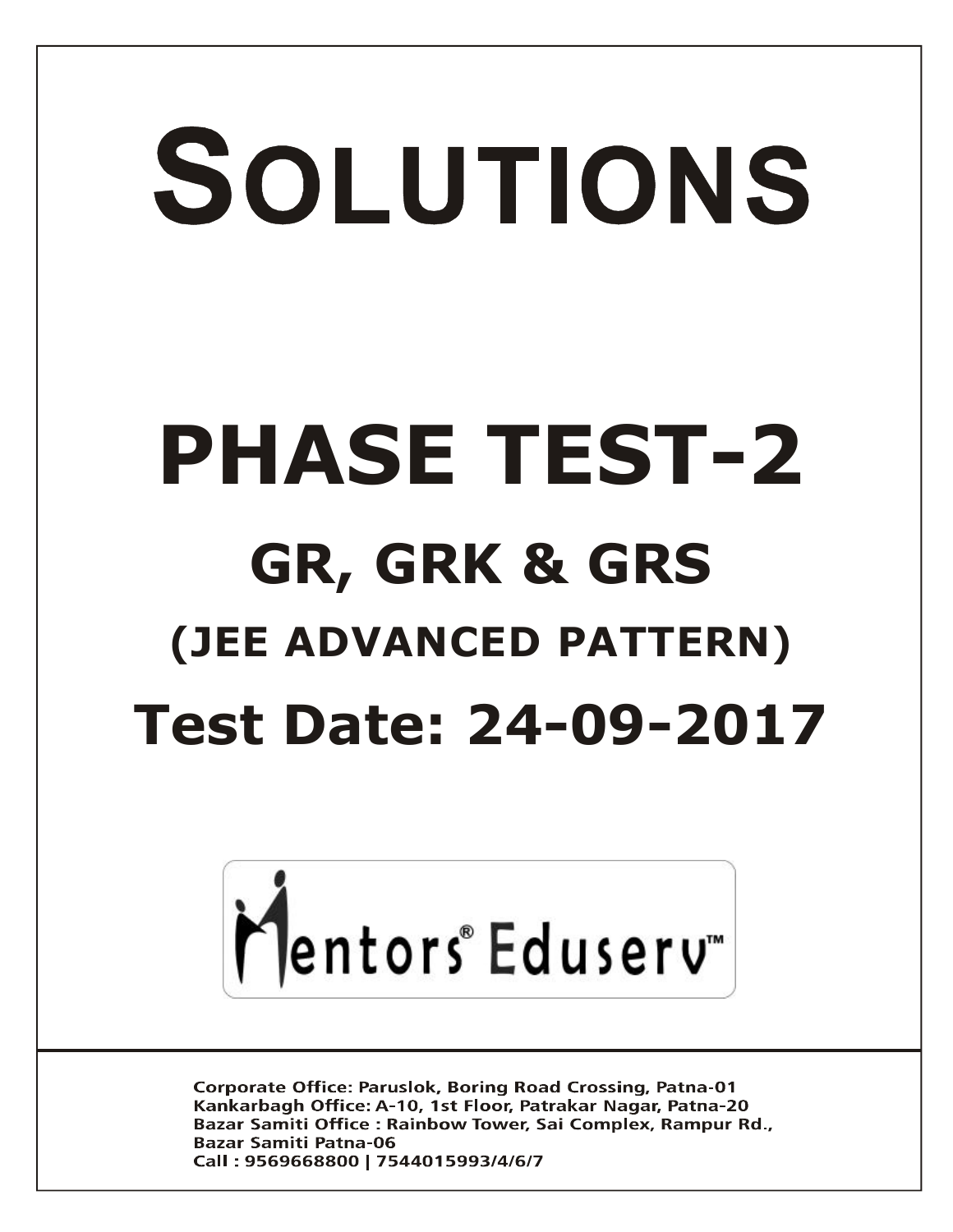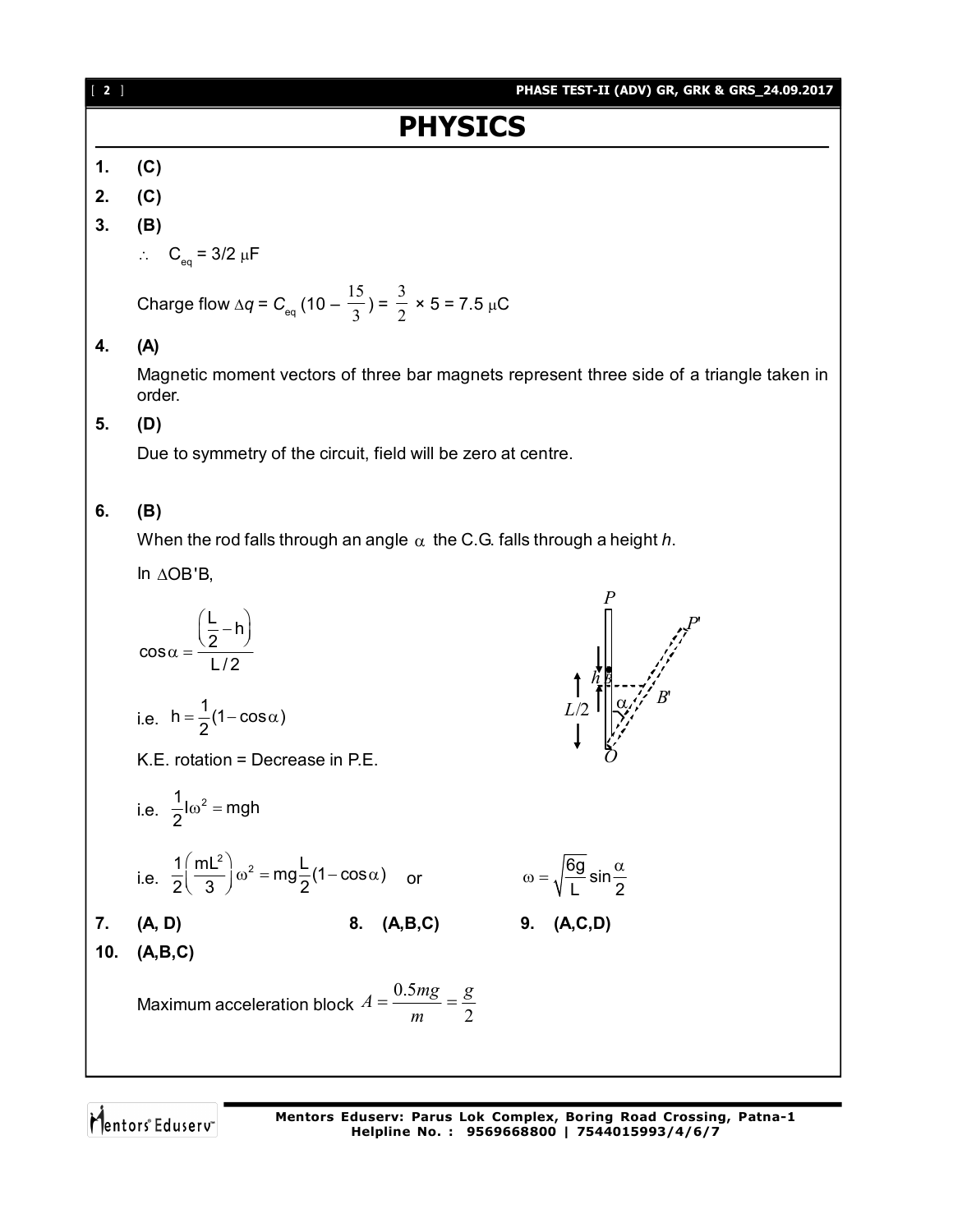## **PHASE TEST-II (ADV) GR, GRK & GRS\_24.09.2017** [ **3** ]

So, if 
$$
M = 2m
$$
,  $a_A = a_B = \frac{2mg}{4m} = \frac{g}{2}$  and friction force is  $\frac{1}{2}mg$ .

**11. (A,C)**

$$
\tau = \frac{L}{\text{Re }q} = \frac{2}{8} = \frac{1}{4}
$$

at steady state inductor short circuited

Hence *i* = 0.75

## **12. (B, D)**

Now, potential difference across  $\mathsf{C}_\text{\tiny{1}}$  is 20 V and across  $\mathsf{C}_\text{\tiny{2}}$  is zero.



 $\therefore$  charge stored in  $C_1$  is 40  $\mu$ C and in  $C_2$  is zero.

**13. (B, D)**

$$
R_{\text{eq}} = 400 \ \Omega, \quad I = \frac{100}{400} = \frac{1}{4} A
$$

Potential difference across voltmeter  $=$   $\frac{1}{4} \times 200\Omega$ 4 1 = 50V

$$
14. (A, C, D)
$$

$$
V_0 - V_A = B \frac{(\omega l)l}{2} = \frac{B\omega l^2}{2}
$$

$$
V_0 - V_C = \frac{B\omega (3l)3l}{2} = \frac{9}{2} B\omega l^2
$$

$$
V_A - V_C = 4B\omega l^2 \text{ or } V_A > V_C
$$

**15. (A) 16. (D) 17. A) 18. (D)**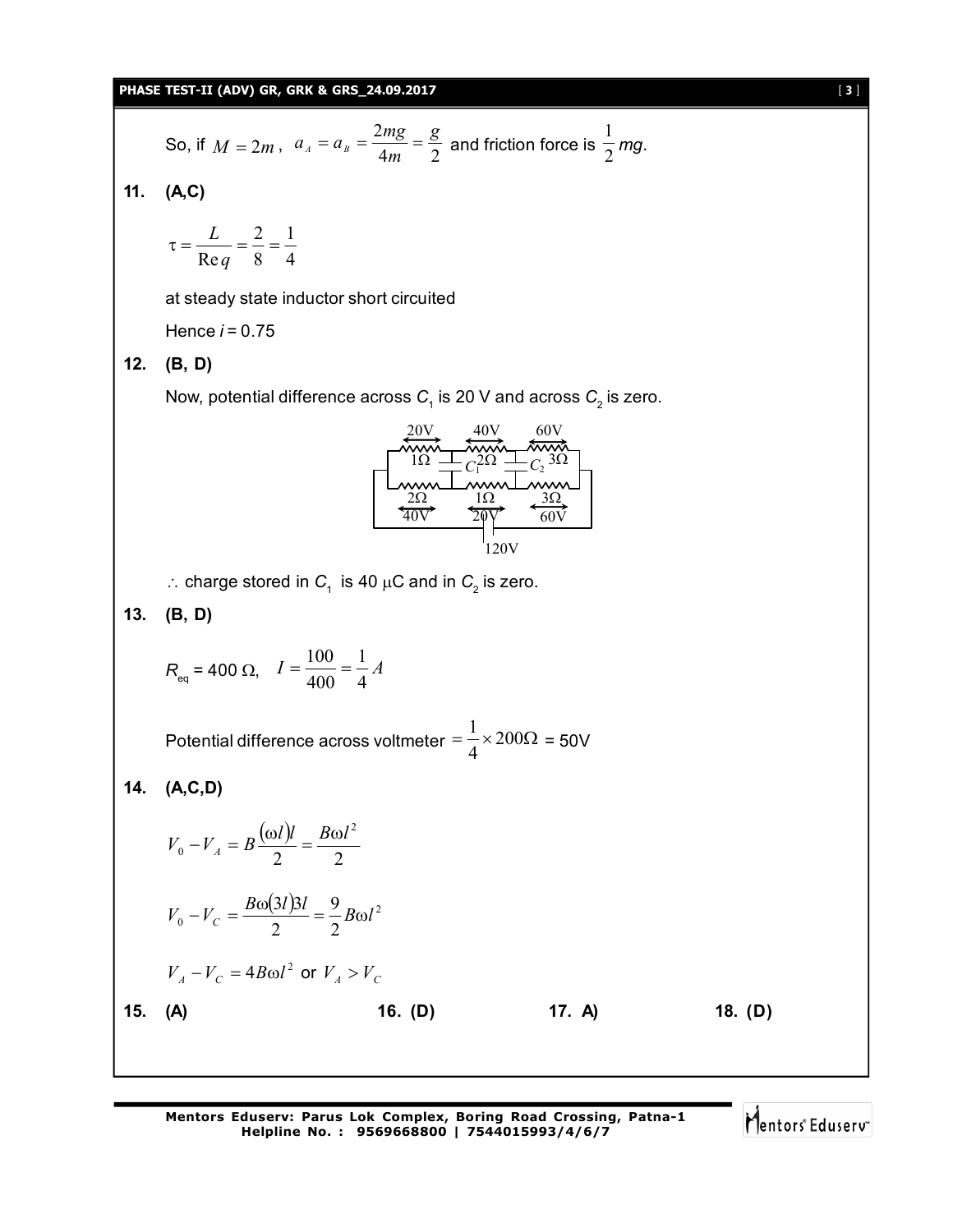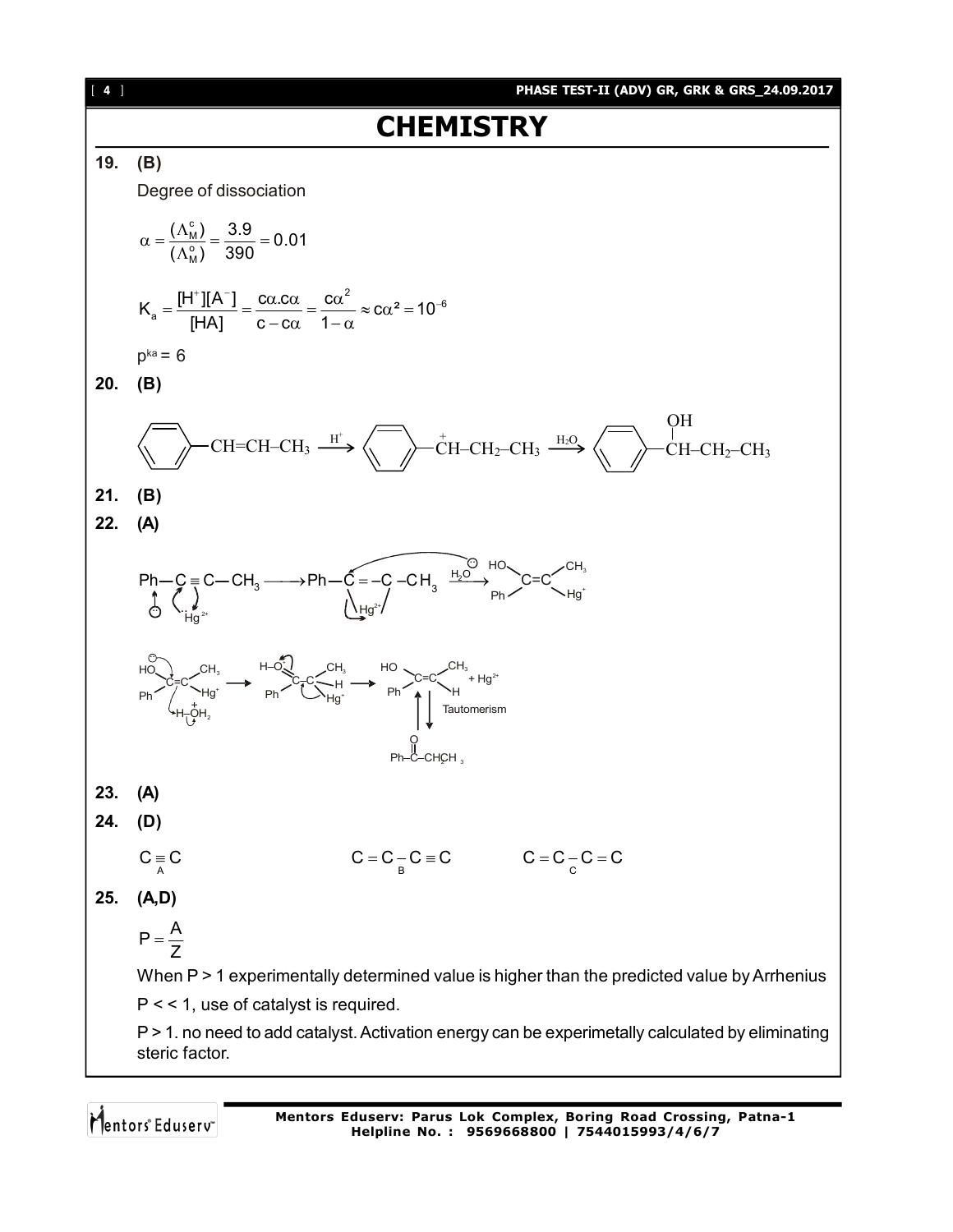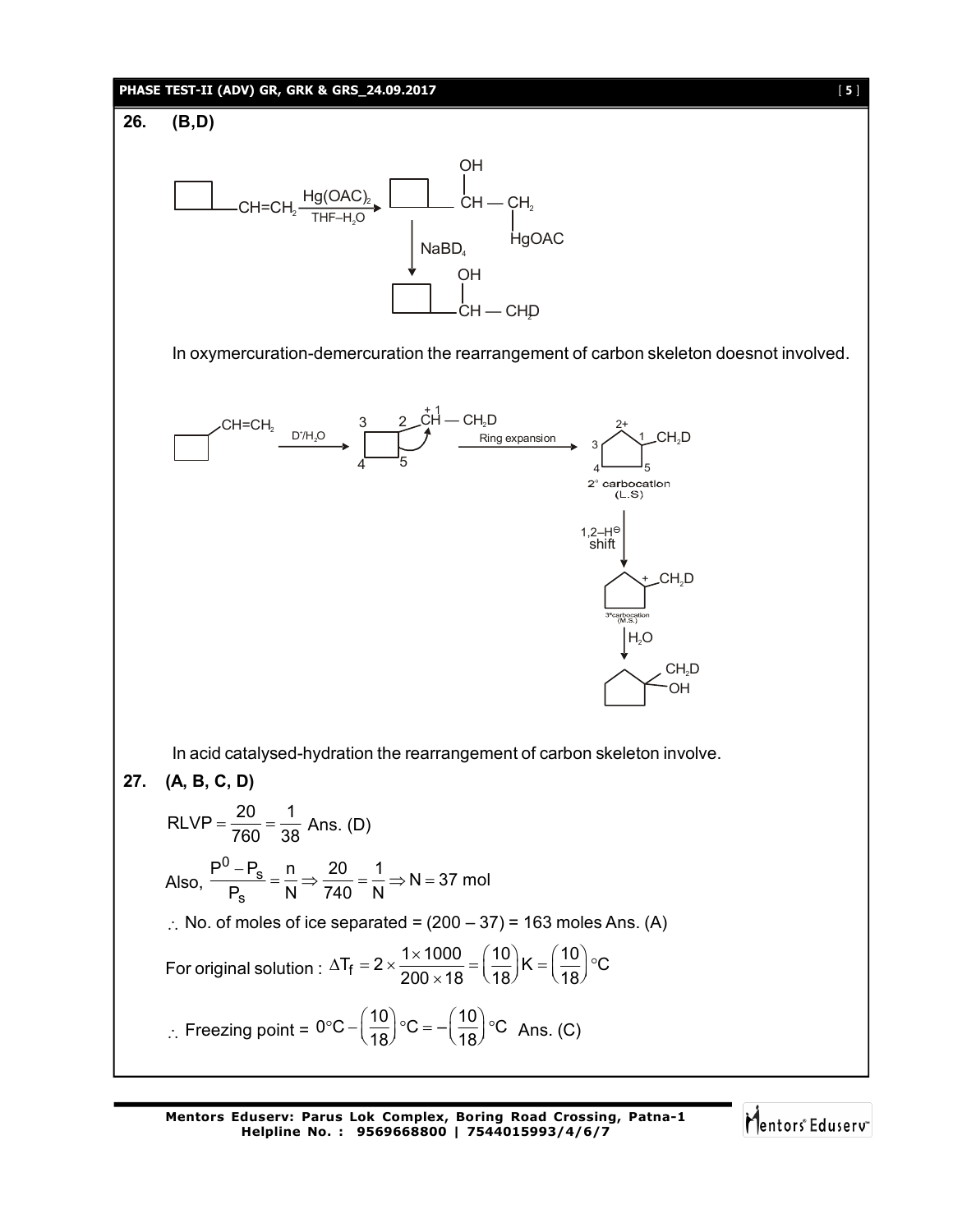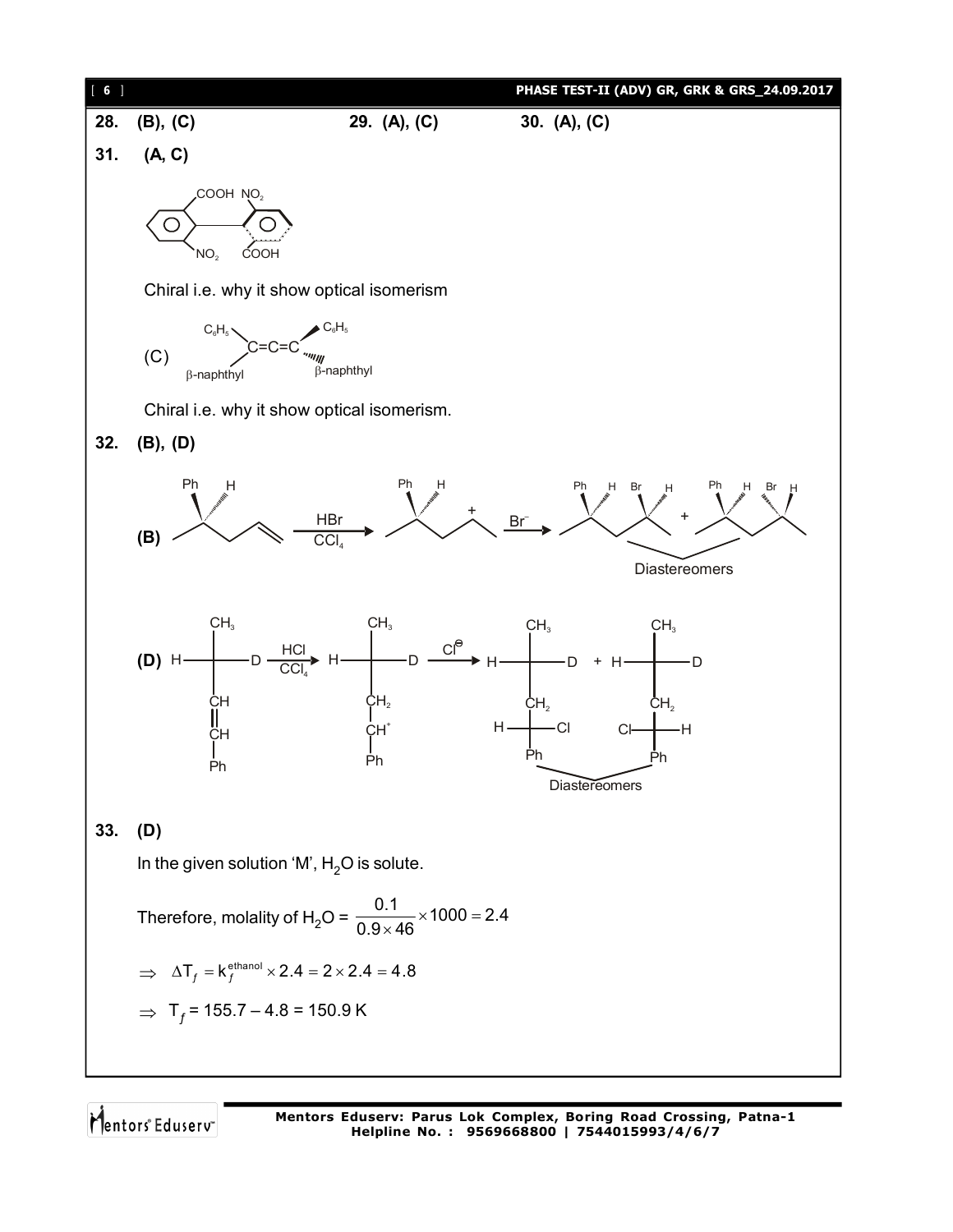## **PHASE TEST-II (ADV) GR, GRK & GRS\_24.09.2017** [ **7** ] **34. (B)** Now ethanol is solute. Molality of solute =  $\frac{0.1}{0.9 \times 18}$  × 1000 = 6.17  $\Rightarrow \Delta T_b = 6.17 \times 0.52 = 3.20$  $\Rightarrow$  T<sub>b</sub> = 373 + 3.2 = 376.2 K **35. (B) 36. (C)** Stability of C<sup>+</sup>. **MATHEMATICS 37. (A)**  $\int_{1}^{3}$   $(3x - x^2)dx = \left[3x^2 + x^3\right]^{3}$ 0 L C J 0  $(3x-x^2)dx = \frac{3x^2}{2}-\frac{x^3}{2}$ 2 3  $\int_{0}^{3} (3x-x^2) dx = \left[ \frac{3x^2}{2} - \frac{x^3}{3} \right]_{0}^{3} = \left[ \frac{27}{2} - 9 \right] = \frac{9}{2}$ 2 <sup>2</sup>  $=\left[\frac{27}{2}-9\right]=\frac{9}{2}$ **38. (A)** Family of parabolas is  $y^2 = \alpha(x-\beta)$  $\Rightarrow$  2yy' =  $\alpha \Rightarrow (y')^2 + yy'' = 0$ order  $\rightarrow$  2, degree  $\rightarrow$  1 **39. (D)** Let  $g(x) = f^{-1}(x)$ ; f 2  $\left(\frac{\pi}{2}\right) = \pi \Rightarrow f^{-1}(\pi) =$ 2  $^{-1}(\pi) = \frac{\pi}{2}$  $f'(x) = 6(2x - \pi)^2 + 2 + \sin x \implies f'\left(\frac{\pi}{2}\right) = 3$ 2  $=6(2x-\pi)^2+2+\sin x$   $\Rightarrow$   $f'\left(\frac{\pi}{2}\right)=3$ Also  $\mathsf{g}(\pi)$  : 2  $\pi$ ) =  $\frac{\pi}{2}$ Now  $f(g(x)) = x \implies f'(g(x)). g'(x) = 1$  $\Rightarrow f'(g(\pi)) \cdot g'(\pi) = 1 \Rightarrow f'\left(\frac{\pi}{2}\right) \cdot g'(\pi) = 1 \Rightarrow 3g'(\pi) = 1$  $(\pi)$ ).g'( $\pi$ ) = 1  $\Rightarrow$  f' $\left(\frac{\pi}{2}\right)$ .g'( $\pi$ ) = 1  $\Rightarrow$  3g'( $\pi$ ) = 1  $\Rightarrow$  g'( $\pi$ ) =  $\frac{1}{3}$ 3  $\pi) = \frac{1}{2}$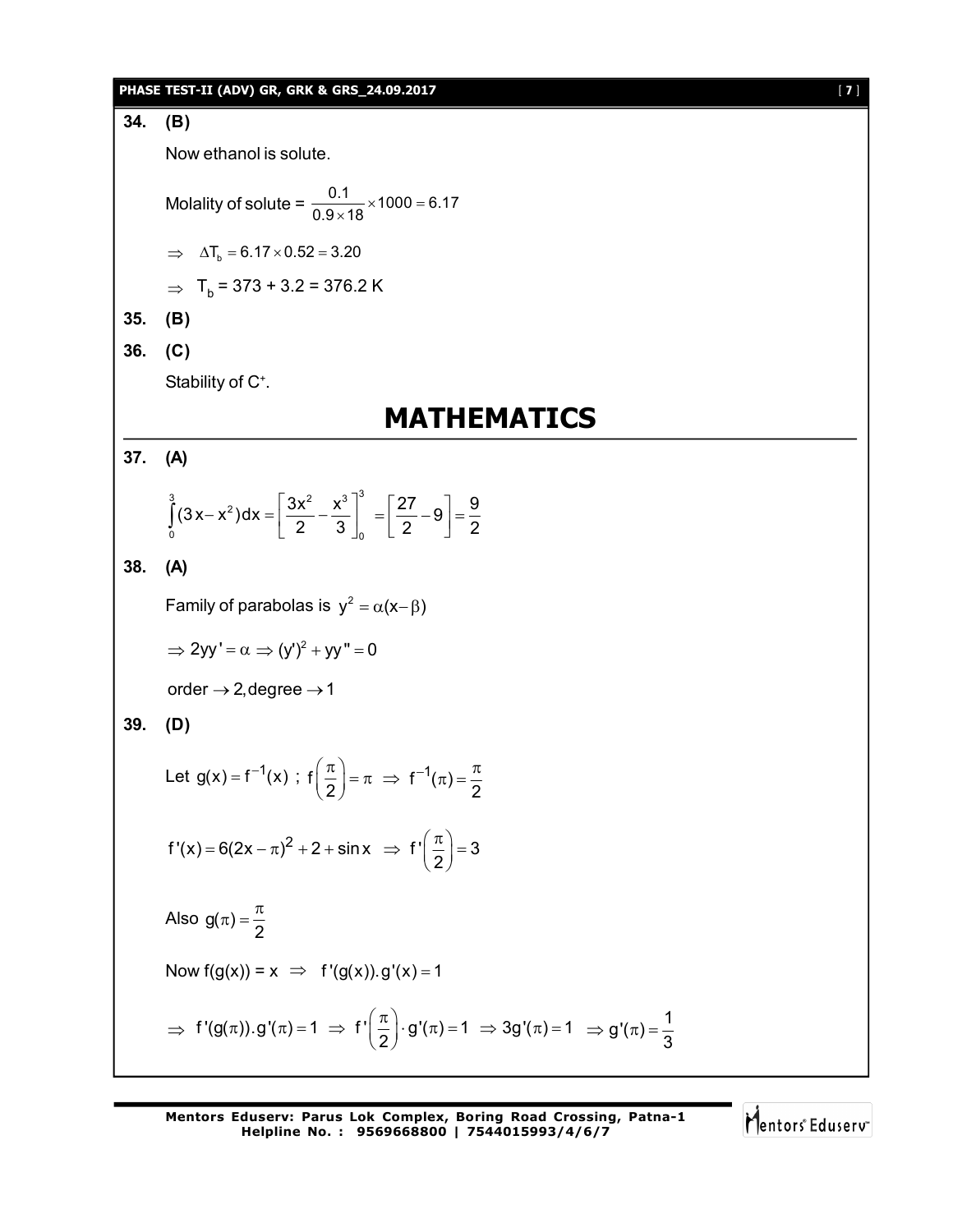HASETIST-II (ADV) GR, GRR & SRS 24,09.2017  
\n
$$
I = \int \frac{x^2 + 2}{x^4 - x^2 + 4} = \int \frac{1 + \frac{2}{x^2}}{x^2 + \frac{4}{x^2}} dx
$$
\n
$$
Say x - \frac{2}{x} = t \Rightarrow \left(1 + \frac{2}{x^2}\right) dx = dt
$$
\n
$$
\Rightarrow I = \int \frac{dt}{t^2 + 3} = \frac{1}{\sqrt{3}} \tan^{-1}\left(\frac{t}{\sqrt{3}}\right) + c = \frac{1}{\sqrt{3}} \tan^{-1}\left(\frac{x^2 - 2}{\sqrt{3}x}\right) + c
$$
\n41. (C)  
\nThe given expression can be written as 4 sin 3x (cos 3x - sin 3x) + 5  
\n= 2 sin 6x + 5 - 4 sin<sup>2</sup>3x = 2 (sin 6x + cos 6x) + 4  
\nHence minimum value = 3 - 2 $\sqrt{2}$   
\n42. (C)  
\nWe have  $\lim_{n \to \infty} \frac{3n \cdot 4^{2n}}{3n(x - 3)^{2n} + 3n \cdot 4^{2n-1} - 4^{2n}} = \frac{1}{4}$ ;  
\nSo  $\lim_{n \to \infty} \frac{1}{\left(\frac{x - 3}{4}\right)^{2n} + 4 - \frac{1}{3n}} = \frac{1}{4}$   
\nClearly -1  $\leq \frac{x - 3}{4} < 1 \Rightarrow -1 \leq x < 7$   
\n∴ Possible integers in the range 'x' are 0, 1, 2, 3, 4, 5, 6 ⇒ 7 integers  
\n43. (A, B)  
\nNormal is y = mx - 2am - am<sup>3</sup> passes through (5a, 2a)  
\n⇒ am<sup>3</sup> - 3am + 2a = 0 ⇒ m<sup>3</sup> - 3m + 2 = 0, (m - 1)(m<sup>2</sup> + m - 2) = 0  
\n⇒ m = 1 - 2 ⇒ normals are y = x - 3a and y = -2x + 12a  
\n44. (A, B, C, D)  
\nWe have f(x) = cos<sup>-1</sup> (- $\leq x$ )  
\nD<sub>+</sub> = R  
\nAs 0  $\leq$  (-x

Mentors<sup>e</sup> Eduserv<sup>-</sup>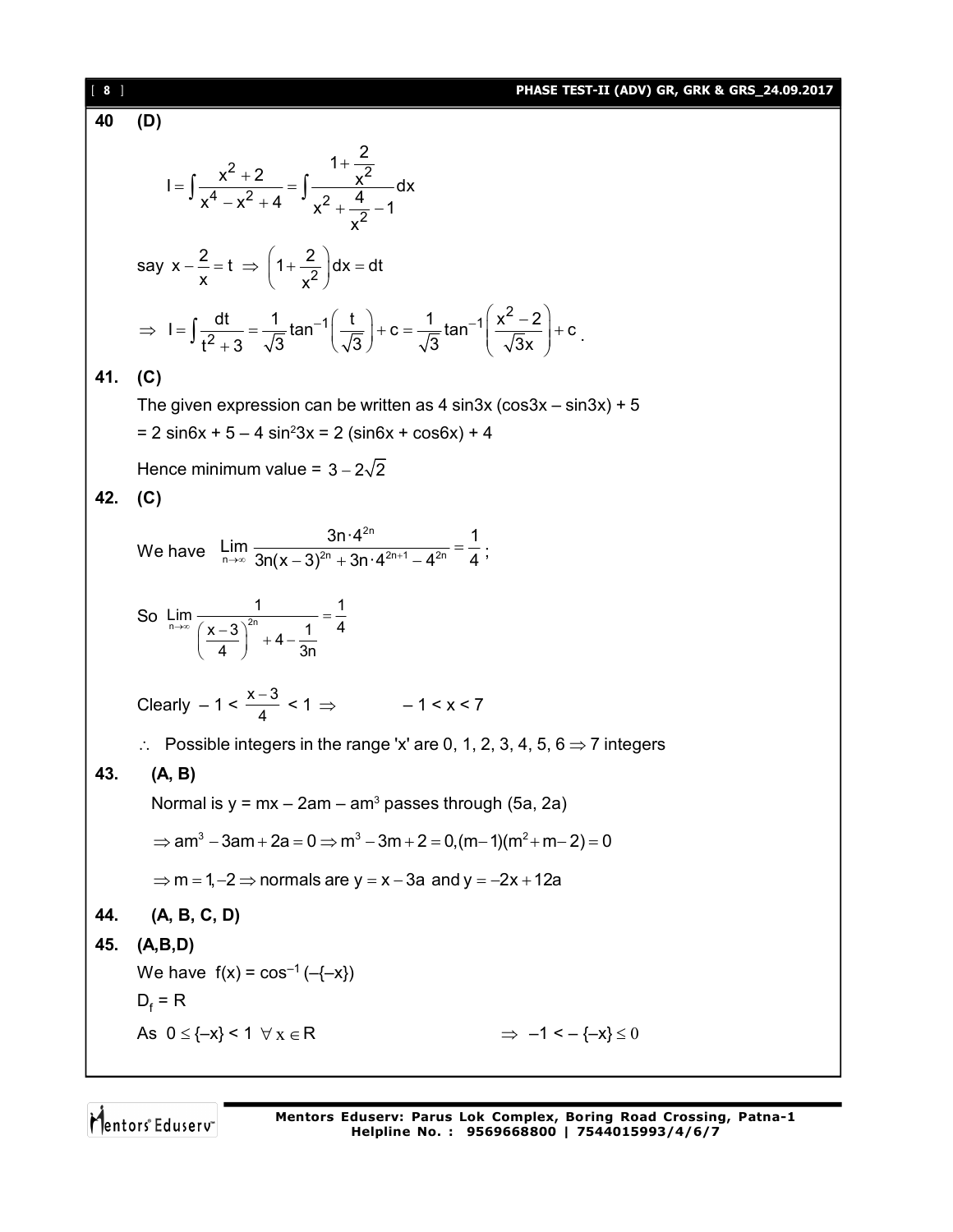**PHASE TEST-II (ADV) GR, GRK & GRS\_24.09.2017** [ 9]

So 
$$
R_f = \left[\frac{\pi}{2}, \pi\right]
$$
  
\nClearly, f is neither even nor odd.  
\nBut  $f(x + 1) = f(x) \Rightarrow f$  is periodic with period 1.  
\n46. **(B, C)**  
\nFrom given  
\n
$$
\sum_{i=1}^{2D} \sin^{-1} x_i = -(2p) \frac{\pi}{2} \quad p \in N \Rightarrow \sin^{-1} x_i = -\frac{\pi}{2} \quad \forall i \Rightarrow x_i = -1 \quad \forall i
$$
\nSo, (B) and (C) are true  
\n47. **(B, D)**  
\nFor (A) Put  $\sqrt{3}x = y$ , we get  $\int_0^2 e^{-3x^2} dx = \frac{\sqrt{\pi}}{2\sqrt{3}}$   
\nFor (B)  $\int_0^{\pi} xe^{-x^2} dx = \left| -\frac{1}{2}e^{-x^2} \right|_0^{\pi} = \frac{1}{2}$   
\nBut  $\int_0^{\pi} x^2 e^{-x^2} dx = \left| x \left( -\frac{1}{2}e^{-x^2} \right) \right|_0^{\pi} + \frac{1}{2} \int_0^2 e^{-x^2} dx = \frac{\sqrt{\pi}}{4}$   
\n48. **(B, C)**  
\n $4a^2 + b^2 = 4c^2 + 4ab \Rightarrow 4a^2 + b^2 - 4ab = 4c^2 \Rightarrow (2a - b)^2 = 4c^2$   
\n $\Rightarrow 2a - b - 2c = 0$ ,  $2a - b + 2c = 0$   
\nTake  $2a - b - 2c = 0$  the  $2ax + by + 2c = 0$   
\n $\Rightarrow 2ax + by + (2a - b) = 0$   
\n $2ax + by + (2a - b) = 0$   
\n $2ax + by + (2a - b) = 0$   
\n $\Rightarrow y - 1 = \lambda(x + 1)$   
\nHence differential equation of the family is  $y - 1 = y'(x + 1)$   
\n $\Rightarrow$  orthogonal trajectory is  $(x + 1)^2 + (y - 1)^2 = \alpha$   
\nAlso for  $2a - b + 2c = 0$  orthogonal trajectory  $(x - 1)^2 + (y + 1)^2 = \beta$ , where  $\alpha$